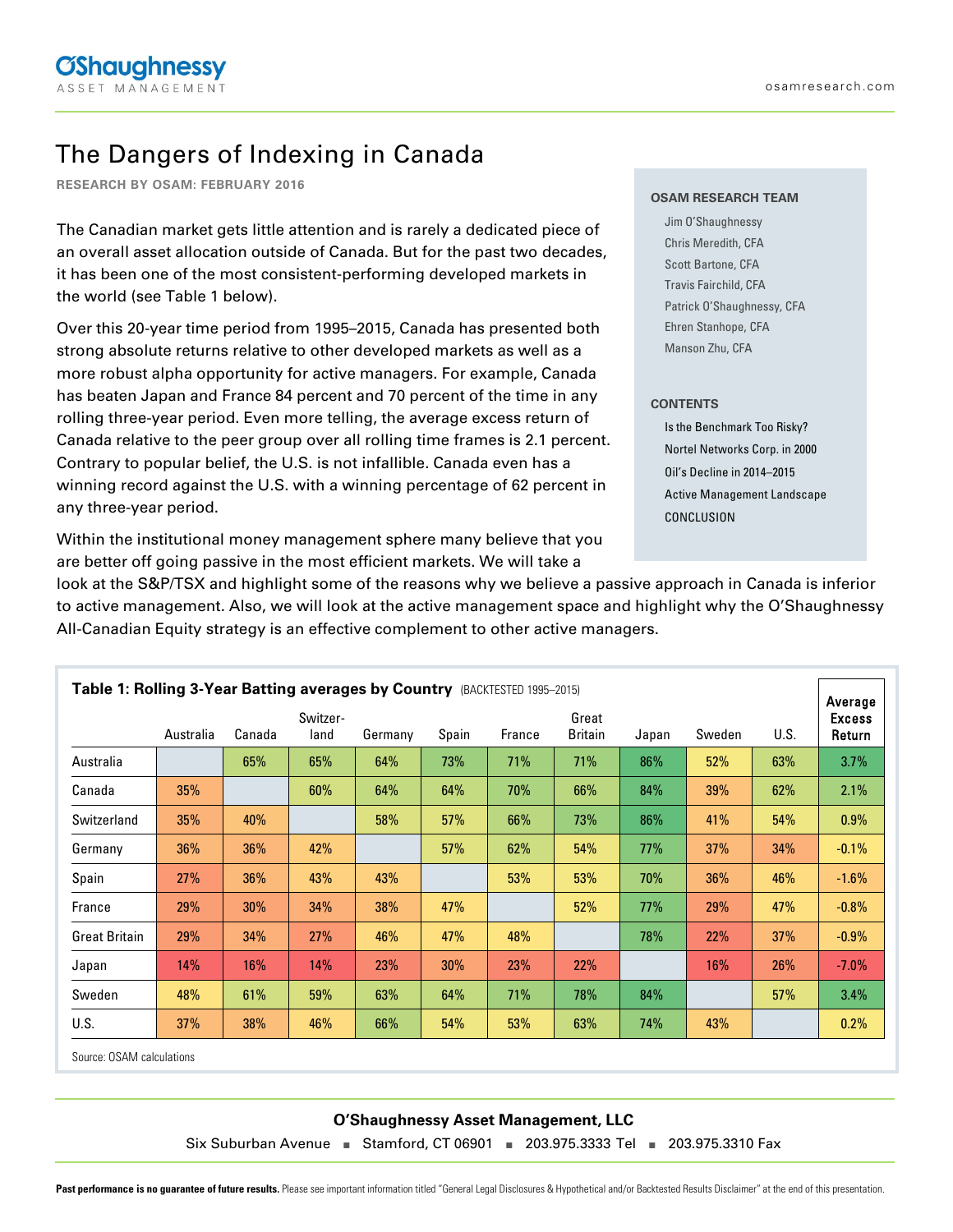## Is the Benchmark Too Risky?

When we analyze the TSX, we see the following characteristics:

- The index has less than 300 names and the top 10 names typically account for 30–35 percent of the weight;
- Approximately three-quarters of the benchmark is weighted to Financials, Energy, and Materials; and
- The benchmark allocation to the smallest three sectors—Utilities, Information Technology, and Health Care account for less weight than the top two names, the Royal Bank of Canada and Toronto Dominion Bank.

Given these characteristics one could conclude the TSX is in fact too risky due to concentration. We would like to go a step further and quantify risk and contrast it with other equity markets. In particular, we would like to quantify the risk associated with using a market-cap weighting scheme. A simple test would involve regressing the return of a cap-weighted benchmark like the S&P/TSX against the return of an equally-weighted universe. This model will enable us to show how much of risk is associated with the market and how much is attributable to stockspecific bets, as a result of the size weighting.

Figure 1 shows what percentage of total risk is attributable to stock-specific risk. Over the period from 1995 to 2015, stock-specific risk accounts for approximately 7.5 percent of the total risk for the S&P 500 and MSCI EAFE. That number jumps to approximately 12.6 percent for the S&P/TSX over the testing period. While in absolute terms a 5.2-percent difference may not seem like a lot, this does represent a 30-percent increase in stock-specific risk.

These results are not really surprising to us given some of the significant declines we have seen in heavily-weighted stocks within the S&P/TSX such as Blackberry, Valeant, and Bombardier. But, we would like to highlight some specific examples to illustrate our point.

### Nortel Networks Corp. in 2000

Nortel epitomized the Dot-Com era. At its height in August of 2000, Nortel represented approximately 34 percent of the S&P/TSX. The next largest company was Seagram, at only 2.9 percent of the benchmark. Nortel's market capitalization was \$353 billion and traded at 9.4x sales, 179x cash flow and was diluting existing shares holders by issuing 9.8 percent of new shares over the previous 12 months. These are staggering valuation metrics. Consider Nortel with cash flow from operations of approximately \$1.3 billion, traded at a 526 percent premium to Walmart (which had \$7.5 billion in cash flow). As well, typical of the era, Nortel had negative earnings of approximately \$430 million.

Over the next 12 months, as the dot-com bubble burst, Nortel fell 92 percent, which accounted for 97 percent (32 percent) of the 33-percent decline for the TSX (see Figure 2 on the next page). The story of Nortel did not end



| <b>NORTEL</b><br><b>NETWORKS</b> |               |
|----------------------------------|---------------|
| Weight in the S&P/TSX:           | 34%           |
| <b>Market Capitalization:</b>    | \$353 billion |
| Price-to-Sales                   | 9.4           |
| Price-to-Cash Flow               | 179           |
| <b>Shareholder Dilution</b>      | $9.8\%$       |
| 12-Month Return                  | $-92%$        |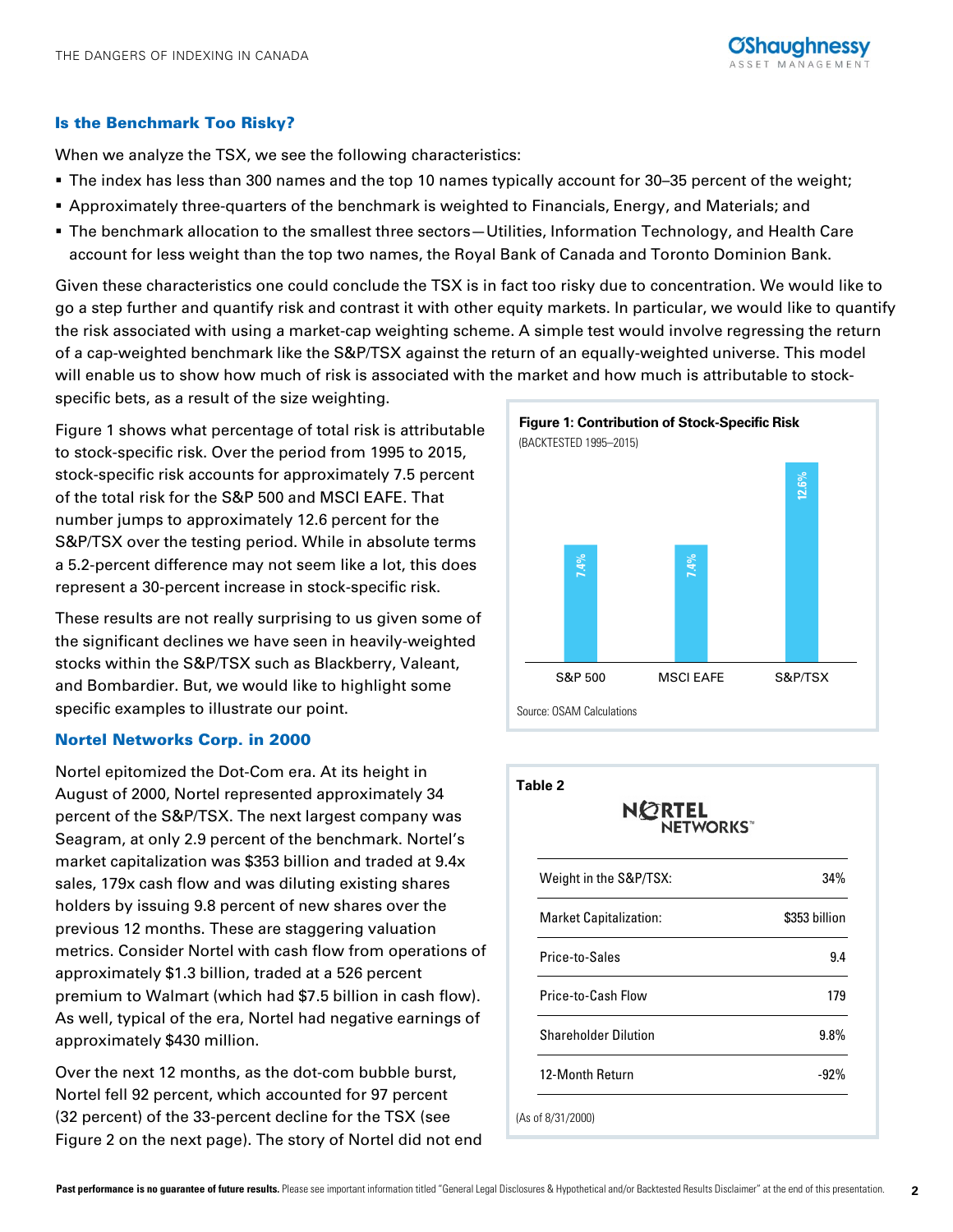

well. In 2003, Nortel's reputation took a further hit with an accounting scandal that led to the firing of several top executives including the CEO. Finally, in 2009 Nortel filed for bankruptcy protection and was delisted from the exchange by mid-year with various pieces of the company being sold off shortly after.

# Oil's Decline in 2014–2015

The price of oil peaked on July 1, 2014 at \$93.59/Barrel. From that time to the end of 2015, oil has declined 59 percent to \$38/barrel, reaching a low of \$27.94 on February 9, 2016. The benchmarks exposure to oil has never been more apparent than the past 18 months. From the time of peak oil to the end of 2015, the Canadian energy sector returned -42 percent (detracting 10.3 percent), or 74 percent of the -13.9 percent return for the S&P/TSX.



As of July 2014, the Oil & Gas Exploration & Production industry was trading on average 6.9x sales and issuing 15.7 percent new shares to fund operations and expansion, diluting existing shareholders. Unlike the U.S. market which has a larger weight to more conservative Integrated Oil & Gas giants, Canada has a significant skew towards the Oil & Gas Exploration & Production industry. At peak oil price in mid-2014, this weight represented 12 percent of the benchmark or 44 percent of the Energy sector weight. Today, the weight in Exploration & Production has reduced significantly but is still the largest (6 percent), with a beta to the market of 2.17 representing a significant portion of total risk (see Tables 3 and 4 on the next page).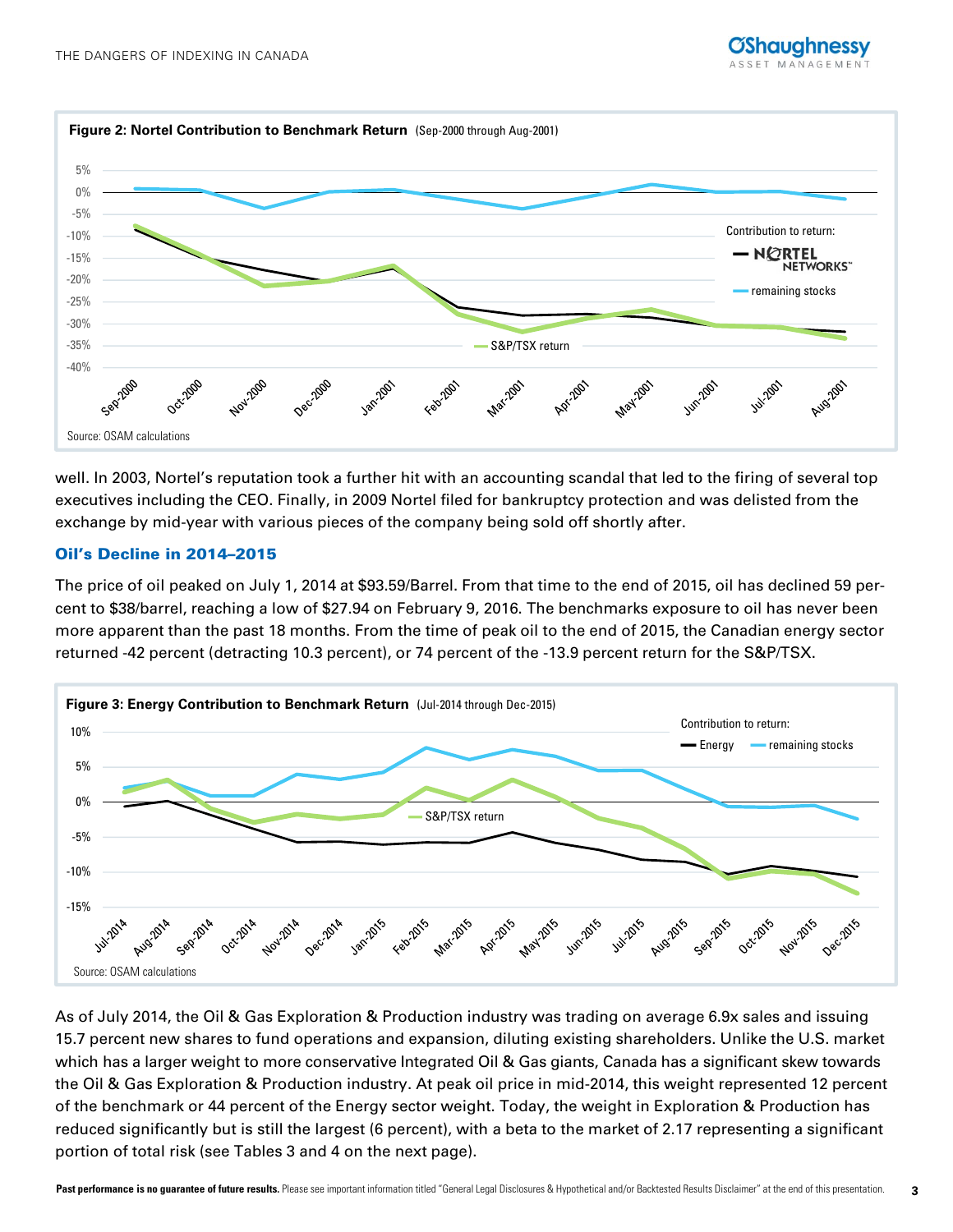| <b>Table 3: Valuation</b>          |                               |                             |  |
|------------------------------------|-------------------------------|-----------------------------|--|
| (As of July 2014)                  | Average<br>Price-to-<br>Sales | Shareholder<br>Dilution (%) |  |
| Coal & Consumable Fuels            | 3.4                           | 0.1                         |  |
| Integrated Oil & Gas               | 1.5                           | $-0.7$                      |  |
| Oil & Gas Drilling                 | 1.6                           | 5.8                         |  |
| Oil & Gas Equipment & Services     | 2.3                           | 3.2                         |  |
| Oil & Gas Exploration & Production | 6.9                           | 15.7                        |  |
| Oil & Gas Refining & Marketing     | 1.0                           | 4.0                         |  |
| Oil & Gas Storage & Transportation | 4.2                           | 5.3                         |  |
| Course: 08AM calculations          |                               |                             |  |

| Table 4: Weight & Beta             |                  |           |      |  |  |
|------------------------------------|------------------|-----------|------|--|--|
|                                    | Weight:          | Market    |      |  |  |
|                                    | <b>July 2014</b> | Dec. 2015 | Beta |  |  |
| Coal & Consumable Fuels            | $0.44\%$         | $0.38\%$  | 1.48 |  |  |
| Integrated Oil & Gas               | 6.31%            | $5.00\%$  | 1.48 |  |  |
| Oil & Gas Drilling                 | 0.48%            | 0.16%     | 1.81 |  |  |
| Oil & Gas Equipment & Services     | $1.03\%$         | 0.46%     | 1.71 |  |  |
| Oil & Gas Exploration & Production | 12.03%           | 5.97%     | 2.17 |  |  |
| Oil & Gas Refining & Marketing     | 0.44%            | 0.53%     | 1.36 |  |  |
| Oil & Gas Storage & Transportation | 6.39%            | 5.77%     | 1.40 |  |  |
| Source: OSAM calculations          |                  |           |      |  |  |

Source: OSAM calculations

Benchmarks only consider market capitalization when weighting stocks. We think this is particularly problematic in Canada as evidenced by stock-specific risk accounting for a higher part of total risk relative to the rest of the developed world. As well, the above examples highlight two key instances where a simple cap-weighting scheme can introduce significant risk in such a narrow market.

### Active Management Landscape

The obvious place for investors to turn to access the Canadian market and avoid the idiosyncrasies around the benchmark are active managers. Unfortunately, Canada qualifies as the world leader for closet indexers with approximately 37 percent of total assets being represented by active managers with an active share below 60 percent.\* Even more disconcerting, according to the study, is that the total shareholders costs in closet-indexed funds are on average 2.11 percent—relative to only 0.42 percent for their explicitly indexed counterparts. Many active managers would site Canada's relatively narrow and illiquid market relative to the rest of the world, where the index is disproportionately allocated to banks and energy as the main reason for low Active Share.

Looking at Active Share peer group ranking data for the O'Shaughnessy All-Canadian Equity strategy vs. the S&P/TSX since 2012 illustrates how different the strategy's positioning has been over time—consistently ranking in the top quartile.



\* See Cremers, Martijn and Ferreira, Miguel A. and Matos, Pedro P. and Starks, Laura T., "Indexing and Active Fund Management: International Evidence" (2/1/15) http://ssrn.com/abstract=2558724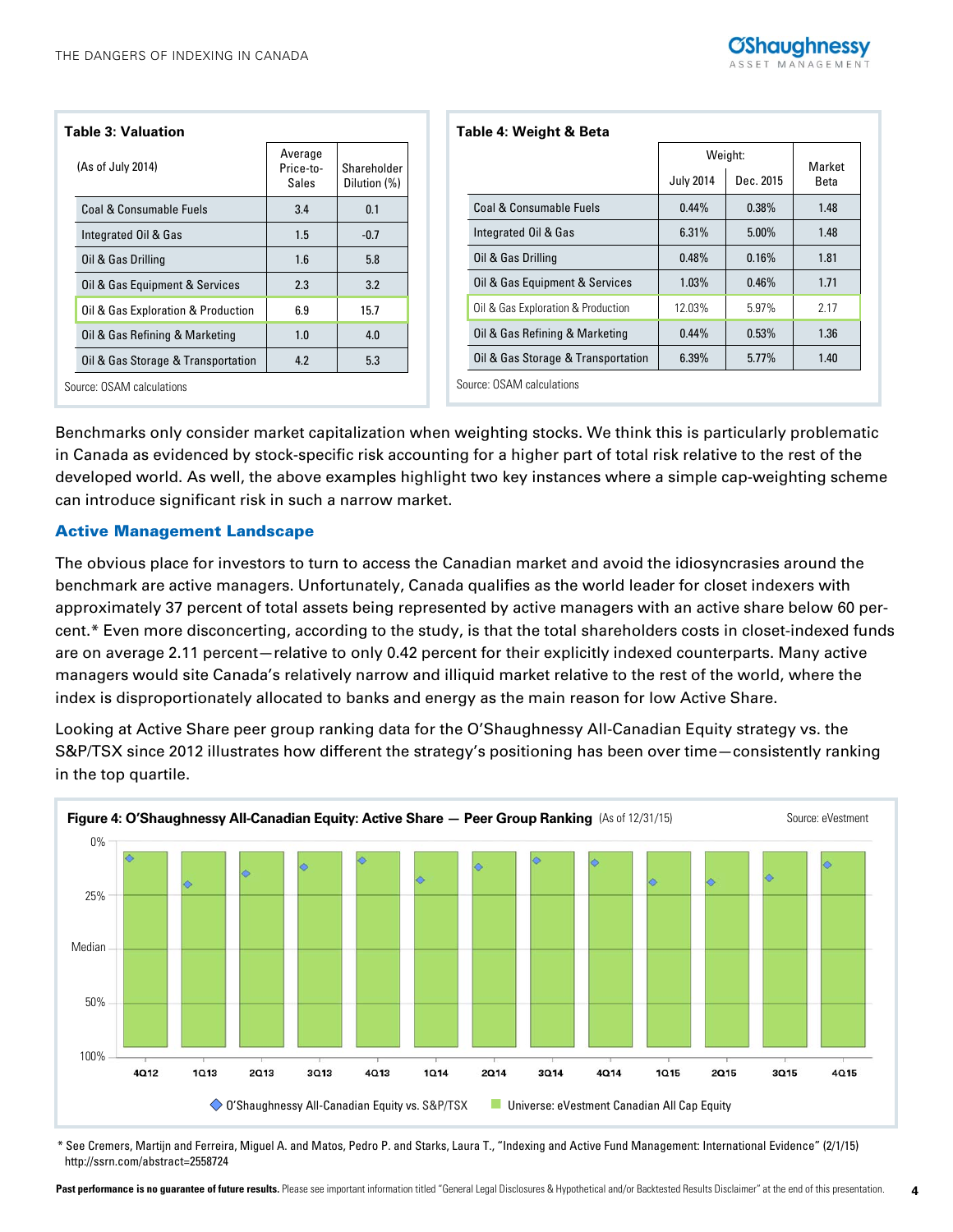

Looking like the benchmark in Canada provides strategy capacity, but can significantly deteriorate the ability to generate alpha. For example, Canadian energy stocks look out of favor according to the key drivers of our process—valuation and momentum. The OSAM Value and OSAM Momentum scores indicate the average energy company ranks in the bottom third of the market according to these metrics. Allocating based on size can lead you to overweighting stocks with poor characteristics that tend to under-

| Table 5<br>(As of 12/31/15)                                     | <b>OSAM Value</b><br>$score*$ | 0SAM<br>Momentum<br>$score*$ |
|-----------------------------------------------------------------|-------------------------------|------------------------------|
| <b>Energy Sector</b>                                            |                               | 74                           |
|                                                                 |                               |                              |
| * Scored by percentile versus the Canadian All Stocks universe. |                               |                              |

perform over the long run. We believe a sound investment process should be disciplined but also nimble constantly re-evaluating the opportunity set for the highest ranking stocks. A catalyst for the portfolio to shift towards oil stocks would be a positive upward trend in earnings and momentum, which would be dependent on an upward price movement in oil.

Another major difference between our offering and other active managers' is the overweight to Consumer Discretionary and Industrials sectors. Again, the drivers of these allocations are valuation and momentum. These factors have led the portfolio to overweight export oriented industries, primarily within consumer discretionary and Industrials. We find the portfolio has a +14-percent active allocation to these industries due to their valuation and momentum characteristics.

| Table 6<br>(As of 12/31/15)                 | Percentage of Portfolio | Percentage of Benchmark | <b>OSAM Momentum score*</b> |
|---------------------------------------------|-------------------------|-------------------------|-----------------------------|
| <b>Containers &amp; Packaging</b>           | 4.4%                    | 0.4%                    | 3                           |
| <b>Distributors</b>                         | $2.9\%$                 | 0.1%                    | 5                           |
| <b>Information Technology Services</b>      | 1.5%                    | 1.2%                    | 10                          |
|                                             |                         |                         | <b>OSAM Value score*</b>    |
| <b>Construction &amp; Engineering</b>       | $3.3\%$                 | $0.6\%$                 | 10                          |
| <b>Auto Components</b>                      | $3.0\%$                 | 1.6%                    | 7.                          |
| <b>Trading Companies &amp; Distributors</b> | 2.5%                    | 0.4%                    | 24                          |
| <b>Electronic Equipment, Instruments</b>    | $0.9\%$                 | 0.1%                    | 2                           |

Source: OSAM calculations **\*** Scored by percentile versus the Canadian All Stocks universe. The lower the number the cheaper the stock

All active managers are not created equal. We must admit there are managers who are able to deliver consistent alpha while tilting away from the benchmark. Our process and philosophy are factor-driven, as such we allow the factors to drive portfolio allocations causing us to look different from the benchmark and our peers as evidenced by the active share peer rankings. We believe our approach lends itself as a standalone Canadian equity manager well as an ideal complement to other money managers given its unique positioning over time.

## **CONCLUSION**

The Canadian market has performed very well, but investing in Canada via market cap-weighted indexes can introduce unnecessary risks.

We believe the active management space is a better way to invest in Canada. However, investors should be leery of managers charging active fees but look very much like the benchmark. A closet indexing approach, while providing scale, suffers from many of the same issues inherent in market cap-weighted benchmarks.